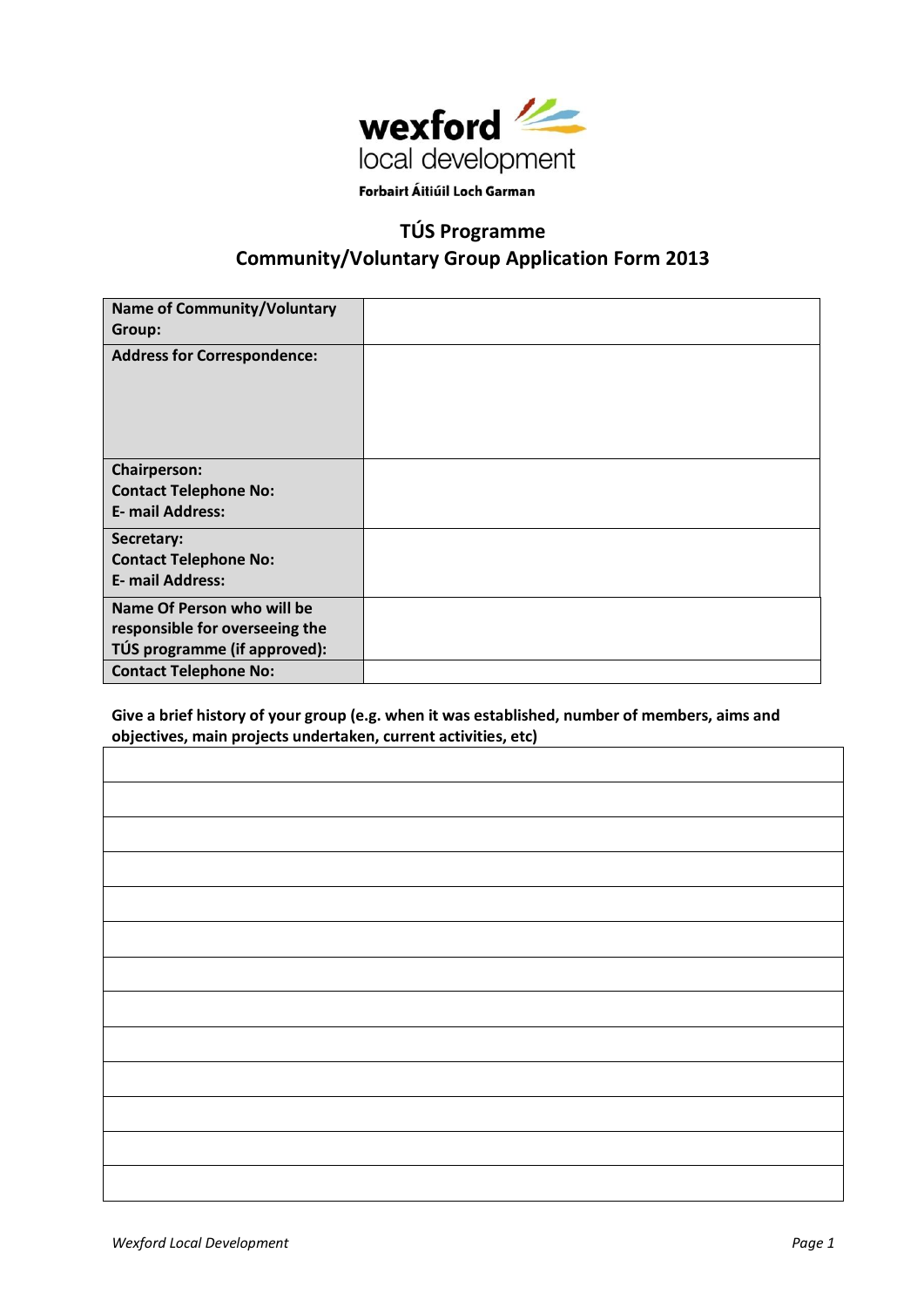| Please state why your group needs a TÚS worker for the forthcoming year? |  |  |
|--------------------------------------------------------------------------|--|--|
|--------------------------------------------------------------------------|--|--|

**Please identify in detail the specific project(s) and duties that the TÚS worker will undertake? Please outline time scale for each project (s) and proposed completion dates?**  $\overline{\Gamma}$ 

**Please outline the equipment that will be needed by the TÚS worker on the above project(s) and please state whether or not this equipment is already in place?**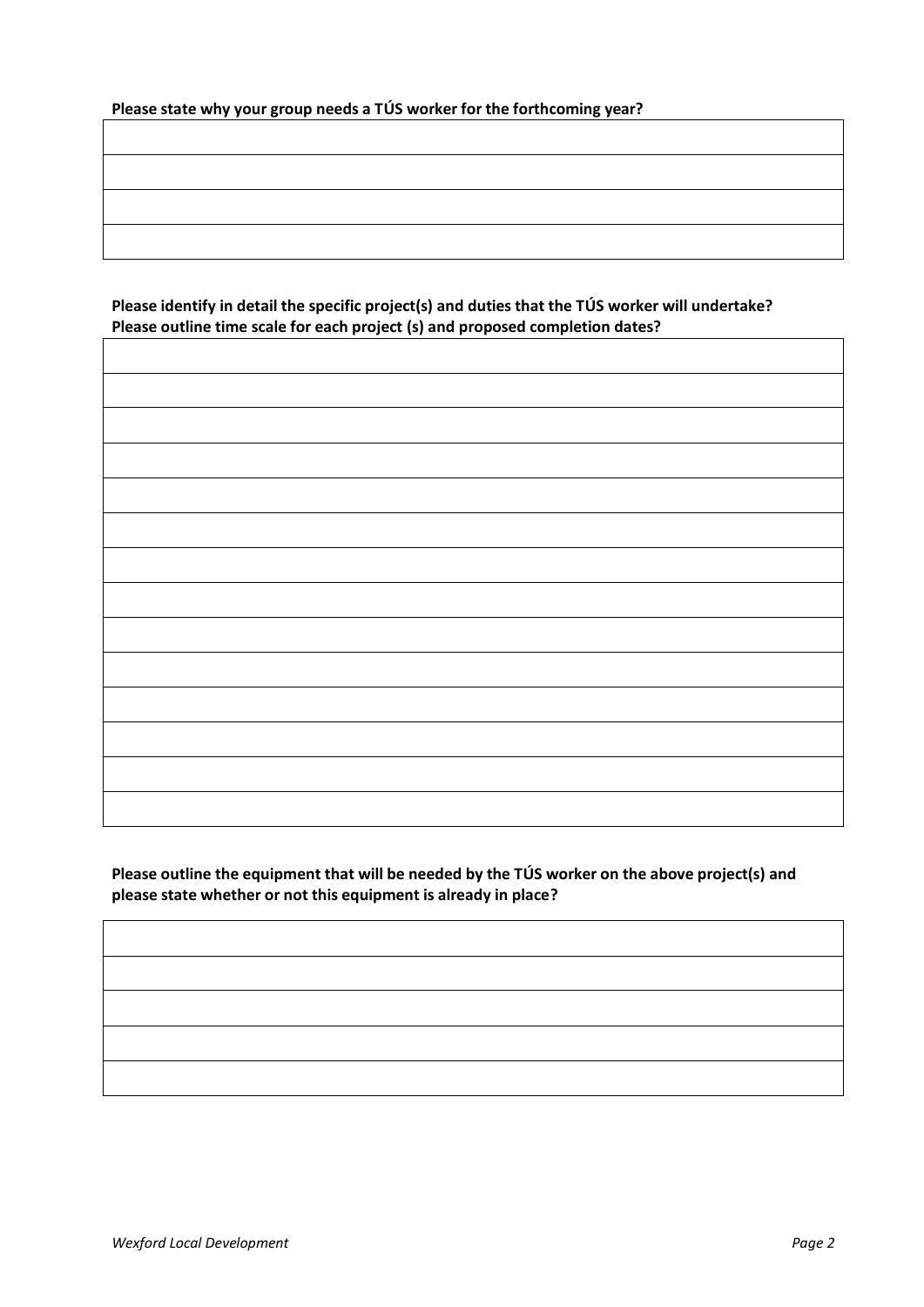**Please outline the structures that your group has in place/would put in place to supervise and support the TÚS worker with the proposed project?**

**Would your group be in a position to provide training to the TÚS worker to carry out their work?**

#### **Does your group have participants from the following schemes?**

| <b>Scheme</b>                       | No. of participants |
|-------------------------------------|---------------------|
| <b>Community Employment</b>         |                     |
| <b>Rural Social Scheme</b>          |                     |
| <b>Community Services Programme</b> |                     |
| Job Initiative                      |                     |
| Other(please specify)               |                     |
|                                     |                     |

## **With reference to the Project/Work outlined does your group have access to funding or resources from any other sources for this project? If yes, please provide details :**

#### **Any Additional comments:**

The following documentation **must** accompany any application for a TÚS Participant:

- 1. Group Memorandum & Articles of Association or Constitution
- 2. Group Insurance Policy

**Any placement will not displace or substitute any employment or employment supported under another programme.**